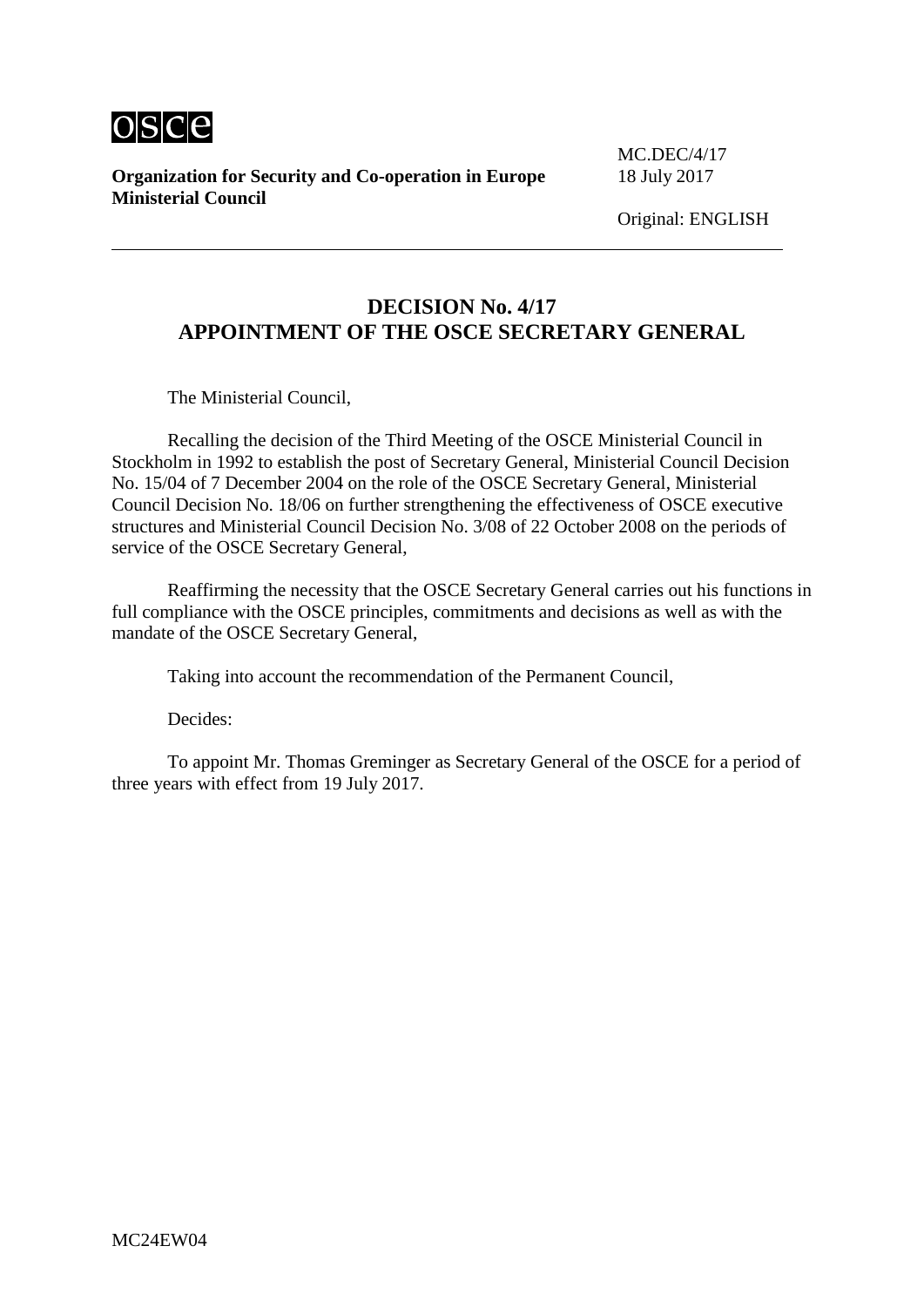Original: ENGLISH

# **INTERPRETATIVE STATEMENT UNDER PARAGRAPH IV.1(A)6 OF THE RULES OF PROCEDURE OF THE ORGANIZATION FOR SECURITY AND CO-OPERATION IN EUROPE**

By the delegation of Kazakhstan:

"Thank you, Mr. Chairperson.

The delegation of Kazakhstan would like to make the following interpretative statement under paragraph IV.1(A)6 of the OSCE Rules of Procedure in connection with the adoption of Ministerial Council decisions on the appointments of a new OSCE Secretary General and new heads of institutions.

We welcome the fact that eventually we reached consensus on this matter and appreciate all efforts of the Austrian Chairmanship regarding these appointments. Although, the decisions were not adopted in due time.

Let me warmly welcome Mr. Thomas Greminger (Switzerland) as OSCE Secretary General; Ms. Ingibjörg Sólrún Gísladóttir (Iceland) as Director of OSCE Office for Democratic Institutions and Human Rights; Mr. Lamberto Zannier (Italy) as OSCE High Commissioner on National Minorities; and Mr. Harlem Désir (France) as OSCE Representative on Freedom of the Media to the Permanent Council meeting and congratulate them on respective appointments. I would like to wish all the success to all of you in your new capacities.

At the same time, we regretfully note the absence of fair geographical balance among leading representatives of the OSCE, not only among newly appointed heads of institutions, but also historically among previous incumbents since the very establishment of the OSCE. We hope that this practice will be halted in the future.

For this, we encourage to use a GRIP approach, where G stands for Gender Balance, R stands for Regional Balance, I stands for Interfaith Balance and P stands for Professional Balance.

From the procedural prospective, we note the "broad interpretation" of existing established practice of candidates' nomination, although we understand that the Chairmanship has done that for the sake of consensus.

We call on all participating States to ensure further institutionalization of our Organization through the adoption of the OSCE Charter which will contain, *inter alia*, a clear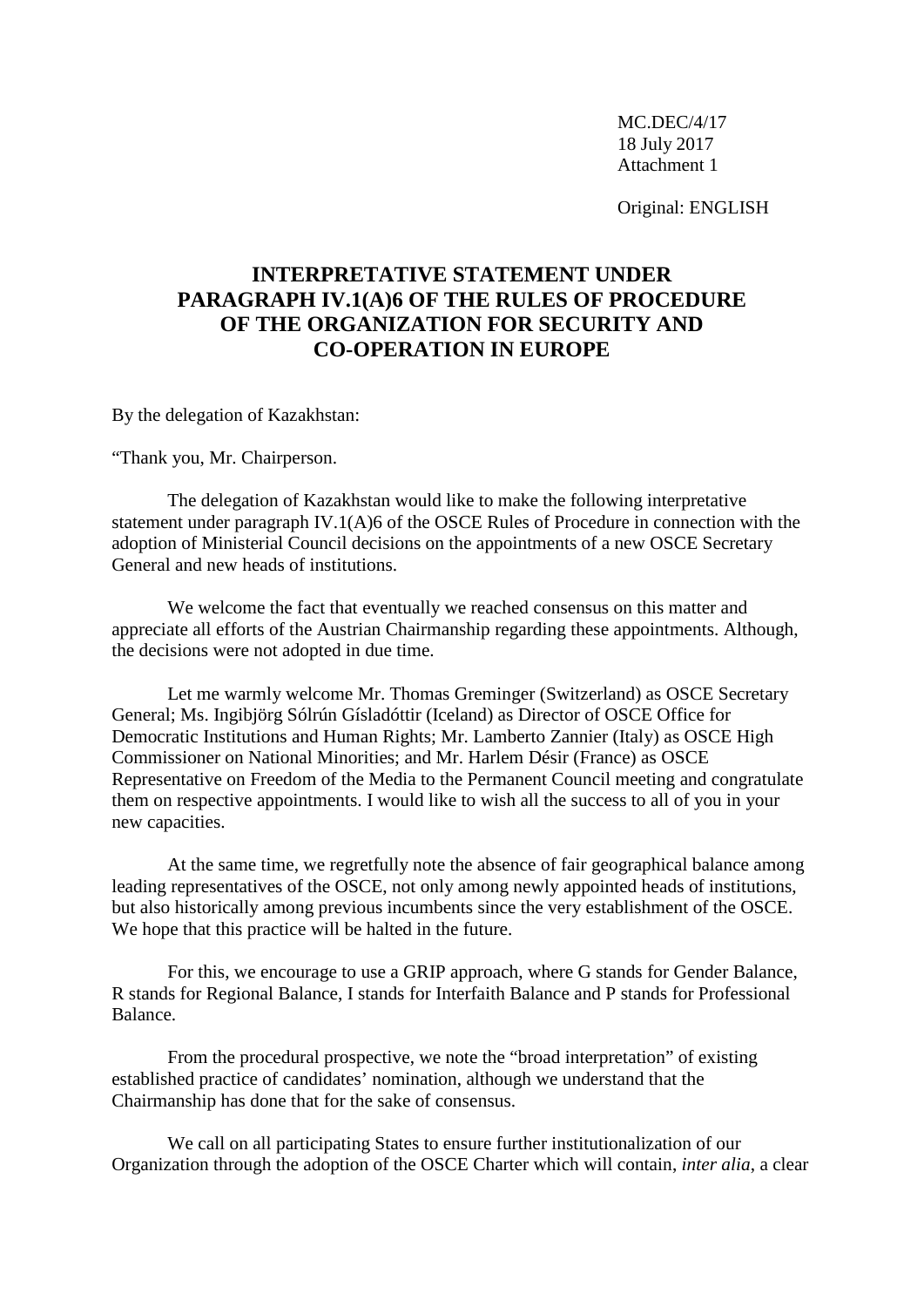set of rules and procedures related to the processes of nomination, selection and appointment to the OSCE leading posts. We are confident that it will help us to avoid the burdens of last selection process in the year 2016–2017.

Mr. Chairperson, I request that this interpretative statement be attached to all four decisions and included in the journal of the day."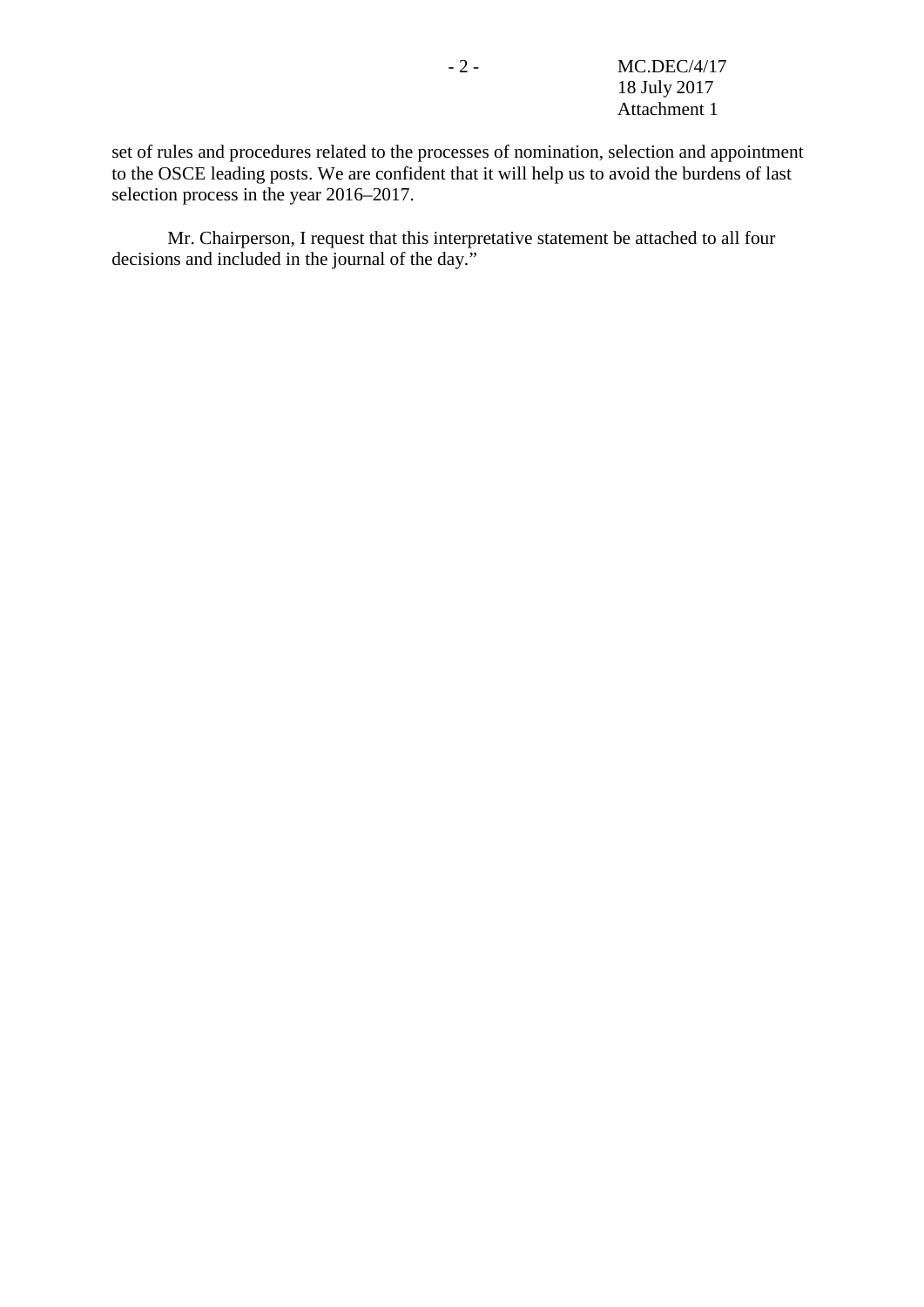ENGLISH Original: RUSSIAN

#### **INTERPRETATIVE STATEMENT UNDER PARAGRAPH IV.1(A)6 OF THE RULES OF PROCEDURE OF THE ORGANIZATION FOR SECURITY AND CO-OPERATION IN EUROPE**

By the delegation of the Russian Federation (also on behalf of Armenia, Kyrgyzstan and Tajikistan):

"Our countries joined the consensus on the decisions by the OSCE Ministers for Foreign Affairs on the appointment of the new OSCE Secretary General, the new Director of the Office for Democratic Institutions and Human Rights, the new High Commissioner on National Minorities and the new Representative on Freedom of the Media, the silence procedure for which expired on 18 July. Thus, from 19 July, Mr. Thomas Greminger assumed responsibilities as the new Secretary General, Ms. Ingibjörg Sólrún Gísladóttir as the new Director of the Office for Democratic Institutions and Human Rights, Mr. Lamberto Zannier as the new High Commissioner on National Minorities and Mr. Harlem Désir as the new Representative on Freedom of the Media. We congratulate them on their lofty appointments. We wish them every success in their responsible positions.

At the same time, we should like to point out the unacceptability of the situation in which throughout all the years of the OSCE's existence there has never been a single representative of our countries in the leadership of its executive structures. Steps need to be taken to rectify such a bias, which contravenes the fundamental principles of the OSCE's work and its procedural norms establishing the equality of all participating States and their equal opportunity to be involved in the leadership of the Secretariat, its departments and the institutions of the Organization.

We trust that in future appointments to leading positions in the OSCE executive structures our concerns will be fully taken into account.

We hope that the aforementioned executive structures will work effectively in strict accordance with their mandates and taking into account the opinions of all participating States and also on the basis of a constructive approach on the part of the newly appointed heads.

I request that this statement be appended to all the decisions adopted, and included in the journal of the day."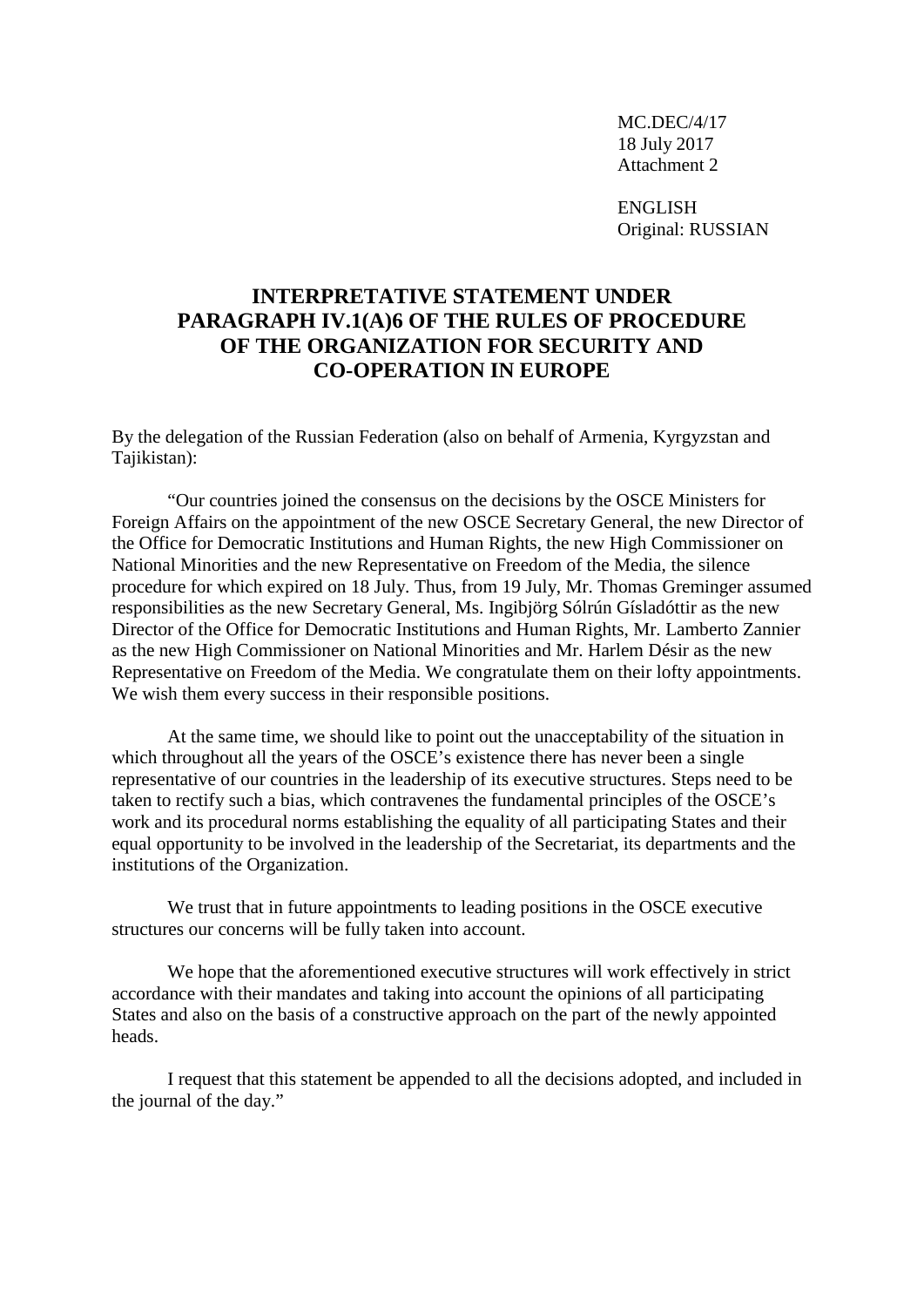Original: ENGLISH

# **INTERPRETATIVE STATEMENT UNDER PARAGRAPH IV.1(A)6 OF THE RULES OF PROCEDURE OF THE ORGANIZATION FOR SECURITY AND CO-OPERATION IN EUROPE**

By the delegation of Azerbaijan:

"While joining the consensus on the Ministerial Council decision on the appointment of the OSCE Secretary General, the delegation of the Republic of Azerbaijan would like to make an interpretative statement under paragraph IV.1(A)6 of the Rules of Procedure of the OSCE.

The delegation of the Republic of Azerbaijan continues to be of the strong view that the OSCE executive structures and field missions are the common assets of all 57 OSCE participating States, providing that they act in full compliance with the OSCE principles, commitments and decisions as well as with their respective mandates and by no means harm the legitimate interests of participating States. Principles of accountability, transparency and efficiency, as well as scrupulous implementation of their respective mandates by heads of the institutions and field missions are the prerequisites for extending collective support of participating States to activities of OSCE institutions and field missions.

Furthermore, selection of the candidates for leadership positions within the Organization revealed once again already intolerable geographic imbalance in OSCE recruitment process. It underscored the urgent need to improve fair geographic representation within the Organization's executive structures from unrepresented participating States.

The decision in no way sets a precedent and we strongly encourage the current Austrian and incoming Italian OSCE Chairmanships to submit promptly a proposal on establishing a mechanism that would ensure stronger application in practice of the principle of fair geographic distribution of posts in OSCE. This will help ensuring a sense of ownership of the Organization and rebuilding trust and confidence in the OSCE. Such a mechanism will assist participating States in proper planning and nominating candidates for vacancies, including for the next selection process of heads of OSCE executive structures.

The delegation of the Republic of Azerbaijan requests that this statement be attached to the adopted decision and be included in the journal of the day.

Thank you, Mr. Chairperson."